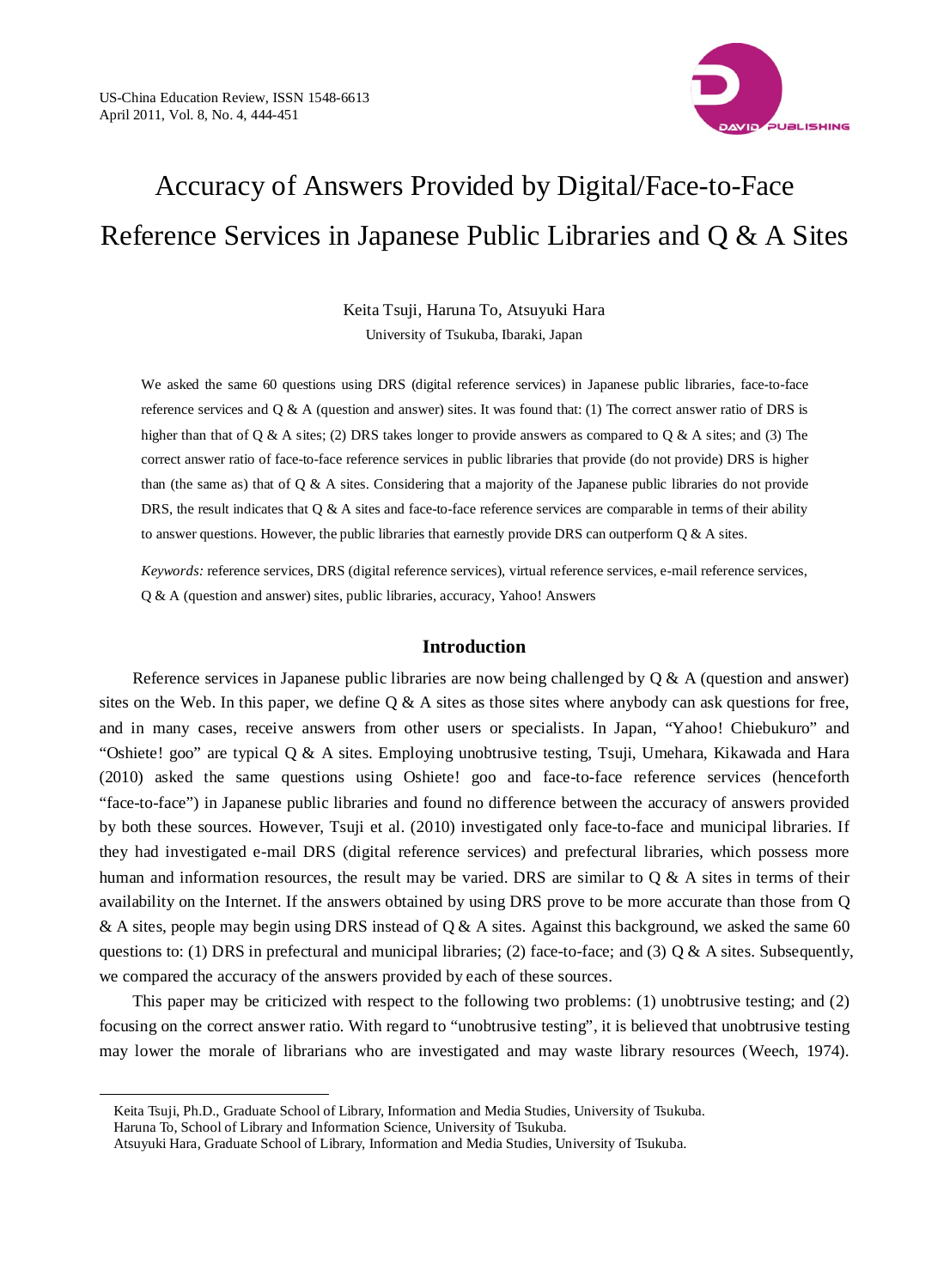However, providing feedback to the libraries based on findings may aid them in improving their services (Kaske & Arnold, 2002). In addition, in the US, where progressive reference services are observed, unobtrusive testing is performed rather frequently, as mentioned subsequently. With regard to "focusing on the correct answer ratio", we understand that reference services consist of various services and therefore, various evaluation measures have been proposed. A popular measure is the degree of user satisfaction, which provides potential for future research.

## **Related Studies**

In this section, we describe the related studies and current status of  $\alpha \& \Delta$  sites and reference services.

#### **Q & A Sites**

There are numerous Q & A sites in Japan, including Yahoo! Chiebukuro, Oshiete! goo, OKWave, Hatena::Question and livedoor knowledge<sup>[1](#page-1-0)</sup>. Among them, Yahoo! Chiebukuro is the largest and comprises over 60.5 million Q & A and had 8.0 million registered users as of April 2011. Oshiete! goo and OKWave are the second largest and both comprise 5.5 million Q & A each. In the US, Yahoo! Answers, WikiAnswers and AnswerBag are the most popular<sup>[2](#page-1-1)</sup>. According to Hitwise (2008), the number of Q & A users in the US is rapidly increasing and number of visitors to Q & A sites increased by 889% from February 2006 to February 2008. Coffman and Arret (2004) stated that a large number of commercial reference services that worried librarians had either died, or were so gravely wounded that they could no longer constitute a threat to anybody. However, currently,  $\overline{O} \& A$  sites are gaining popularity, and we are uncertain whether or not their optimism will hold in the future.

There are no prior studies evaluating the accuracy of answers obtained from Japanese Q & A sites except Tsuji et al. (2010), whose work has been previously mentioned. As for the US and the UK, Margariti and Chowdhury (2003), Lochore (2004), Roush (2006) and Bivens-Tatum (2001) evaluated the Q & A sites. However, their investigations were relatively limited.

#### **Reference Services**

Crews (1988) reviewed 39 papers, which employed unobtrusive testing for evaluating the accuracy of answers provided by reference services. Among them, Hernon and McClure (1986) and Crowley (1971) are the most popular. Kaske and Arnold (2002), Lochore (2004) and Nilsen and Ross (2006) investigated the accuracy of answers provided by DRS. Lochore (2004) asked ten questions using DRS (a librarian in the UK and DRS by UCLA (University of California, Los Angeles)) and a Q & A site (AllExperts) and found that the two DRS provided three and five correct answers, respectively, and the  $Q \& A$  site provided four. Studies comparing the accuracy of answers obtained by using DRS and Q & A sites are limited.

#### **Method**

In this section, we will describe: (1) the public libraries and  $Q \& A$  sites that we used for the investigation; (2) questions; and (3) answer categories.

<span id="page-1-0"></span><sup>&</sup>lt;sup>1</sup> Yahoo! Chiebukuro (Retrieved from [http://chiebukuro.yahoo.co.jp/\)](http://chiebukuro.yahoo.co.jp/); Oshiete! Goo (Retrieved from [http://oshiete.goo.ne.jp/\)](http://oshiete.goo.ne.jp/); OKWave (Retrieved from [http://okwave.jp/\)](http://okwave.jp/); Hatena::Question (Retrieved from http://q.hatena.ne.jp/); livedoor knowledge (Retrieved from http://knowledge.livedoor.com/).<br><sup>2</sup> Yahoo! Answers (Retrieved from [http://answers.yahoo.com/\)](http://answers.yahoo.com/); WikiAnswers (Retrieved from [http://wiki.answers.com/\)](http://wiki.answers.com/);

<span id="page-1-1"></span>AnswerBag (Retrieved from http://www.answerbag.com/).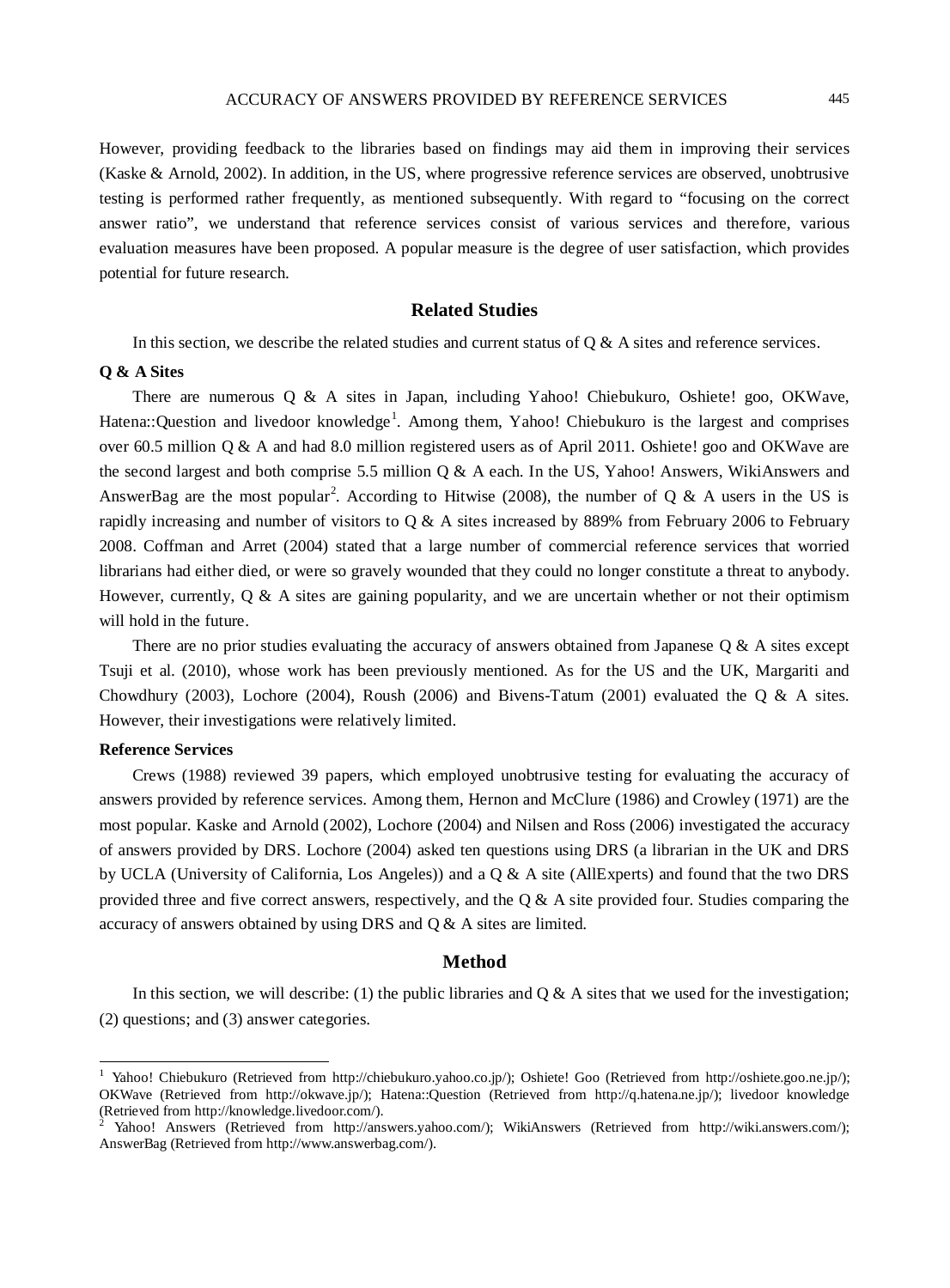#### **Public Libraries and Q & A Sites**

We selected six prefectural libraries in Kanto district and 25 municipal libraries around Tokyo and asked questions face-to-face. In addition, we chose six prefectural libraries and three municipal libraries and asked questions using their DRS. The number of samples of libraries for evaluating the accuracy of answers provided by DRS is small because Japanese municipal libraries do not provide DRS, and even if they do, the users are restricted to the residents of their service area for a majority of such libraries. With respect to Q & A sites, we selected Yahoo! Chiebukuro and Oshiete! goo.

#### **Questions**

For the purpose of our study, questions must be answerable and easy for us to evaluate the accuracy of their answers. Based on this, we employed 30 questions that have been used in the classes of "reference service practice" at our university and 30 questions that have been asked by users in public libraries and stored in their reference records. It must be noted that confidential questions asked by users were not included. In 2009, we asked the 60 above-mentioned questions using: (1) face-to-face (mainly from August 28 to October 6); (2) DRS (from November 17 to December 2); (3)  $Q & A$  sites (from December 9 to December 11).

With respect to face-to-face, on an average, we asked two questions to each library. With respect to DRS, we asked about eight and six questions to each prefectural and municipal library respectively. It was ensured that the same questions were not asked using face-to-face and DRS in the same libraries. With regard to Q & A sites, we asked a different set of 30 questions each using Yahoo! Chiebukuro and Oshiete! goo.

#### **Answer Categories**

We classified the answers based on: (1) amount of correct answers; (2) amount of incorrect answers; and (3) whether or not the correct answer was provided directly (i.e., by introducing certain books, etc.). A few of the questions that we employed consisted of multiple sub-questions. For example, a question that enquires the title and publisher of a book consists of two sub-questions, one each for enquiring about the title and publisher of the book. Therefore, the answer to one question can be partially correct (for example, the title could be correct and the name of the publisher could be incorrect or vice versa). On the basis of these classifications, the answers provided by the three services were classified into nine categories in the following manner: (1) Correct answer was provided directly and completely. Incorrect answer was not provided; (2) Books, Web pages or other materials that included the correct answer were indicated; the answer could be found easily. Incorrect answer was not provided; (3) Books, Web pages or other materials that included the correct answer were indicated; however, it was not easy to find the answer (i.e., it required additional time, skill or knowledge). Incorrect answer was not provided; (4) Books, Web pages or other materials that included the correct answer were indicated; however, it was not easy to find the answer. Incorrect answer was provided; (5) Part of the correct answer was provided directly. Incorrect answer was not provided; (6) Part of the correct answer was provided directly. Incorrect answer was provided; (7) Neither the correct answer nor reference materials were provided (this refers to those cases where librarians were unable to find the answer or  $Q \& A$  sites provided no answer). Incorrect answer was not provided; (8) Neither the correct answer nor reference materials were provided. Incorrect answer was provided; and (9) Difficulties to evaluate the accuracy of the answer (includes cases where the answer advises visiting the national library or provides names of a large number of books and advises referring to all of them).

Henceforth, we term the ratio of answer categories A and B among all the answers as "correct answer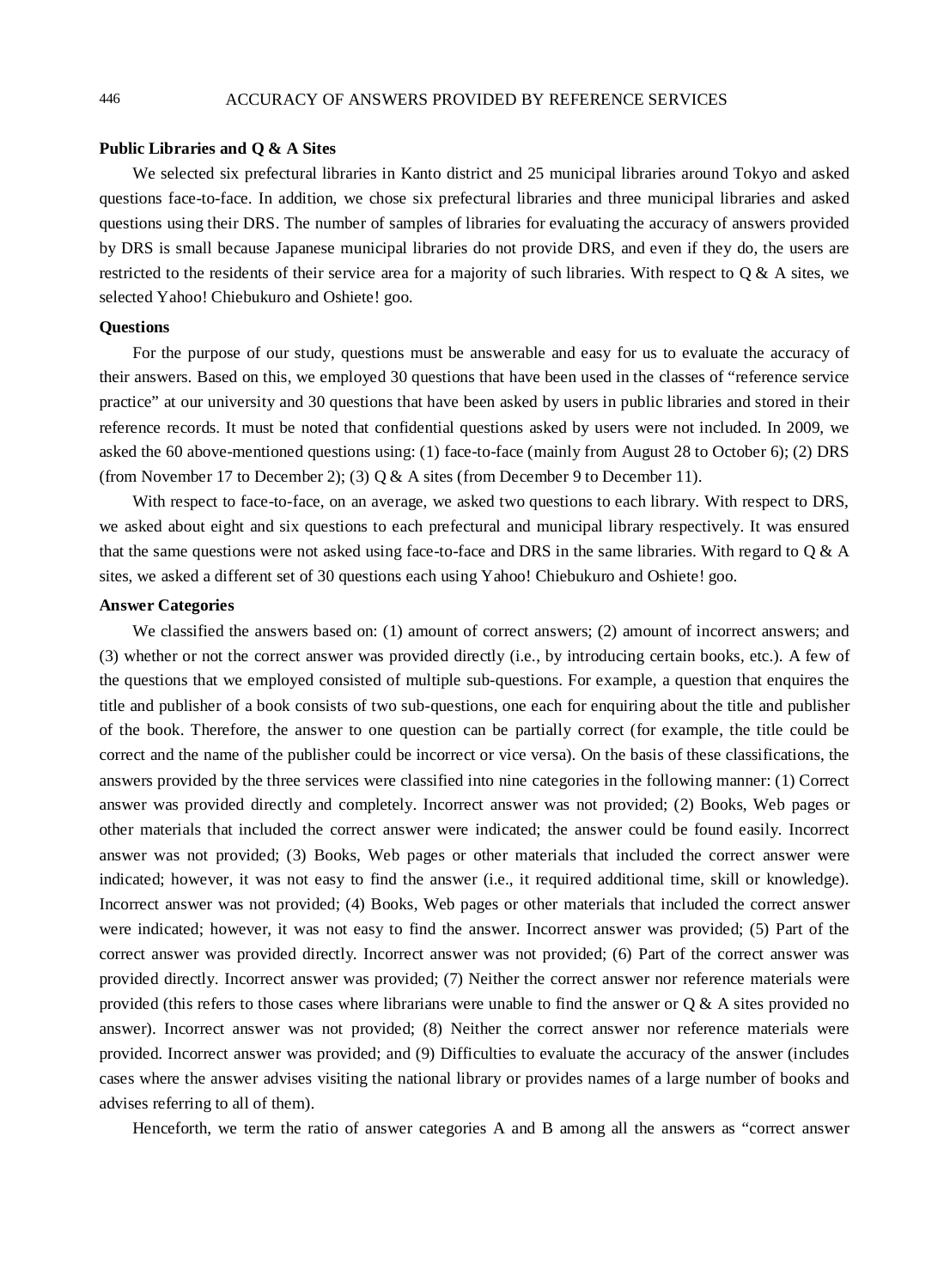ratio". In addition, we group answer categories A and B to represent "Good"; C and D to represent "Not Good"; and E, F, G and H to represent "Bad" in the interest of brevity.

# **Results and Discussions**

In this section, we initially indicate the basic results, followed by the results according to question topics, time required, answers sources and relationship between DRS and face-to-face.

#### **Basic Results**

The correct answer ratios of DRS, face-to-face and Q & A sites are indicated in Tables 1, 2 and 3 respectively. As indicated in Tables 1 and 3, 20 out of 46 (i.e., 43.5%) answers provided by DRS were classified into category A while only 8 out of 30 answers (i.e., 26.7%) provided by Yahoo! Chiebukuro were classified into category A.

Table 1

*Answer Categories by DRS*

|               | Prefectural (%) |        |    | Municipal (%) |
|---------------|-----------------|--------|----|---------------|
| A             | 20              | (43.5) | 8  | (57.1)        |
| B             | 11              | (23.9) | 4  | (28.6)        |
| $\mathcal{C}$ | 9               | (19.6) |    | (7.1)         |
| D             | $\mathbf{0}$    | (0.0)  | 0  | (0.0)         |
| E             |                 | (4.3)  | 0  | (0.0)         |
| $\mathbf F$   |                 | (2.2)  | 0  | (0.0)         |
| G             |                 | (2.2)  |    | (7.1)         |
| H             | $\overline{0}$  | (0.0)  | 0  | (0.0)         |
|               | ∍               | (4.3)  | 0  | (0.0)         |
| Total         | 46              | (100)  | 14 | (100)         |

Table 2

*Answer Categories by Face-to-Face*

|            | Prefectural (%)  |        | Municipal (%) |        |  |
|------------|------------------|--------|---------------|--------|--|
| A          | 6                | (50.0) | 25            | (52.1) |  |
| B          | ◠                | (16.7) |               | (10.4) |  |
| C          |                  | (16.7) | 3             | (6.3)  |  |
| D          |                  | (8.3)  |               | (2.1)  |  |
| E          |                  | (8.3)  | 6             | (12.5) |  |
| $_{\rm F}$ | $\boldsymbol{0}$ | (0.0)  | $\theta$      | (0.0)  |  |
| G          | 0                | (0.0)  |               | (10.4) |  |
| H          | $\boldsymbol{0}$ | (0.0)  |               | (6.3)  |  |
|            | $\boldsymbol{0}$ | (0.0)  | $\Omega$      | (0.0)  |  |
| Total      | 12               | (100)  | 48            | (100)  |  |

Based on Tables 1, 2 and 3, the following can be established: (1) The correct answer ratio of DRS in municipal libraries is  $85.7\%$  (i.e.,  $57.1\% + 28.6\%$ ), which is higher than that of prefectural libraries (67.4%, i.e.,  $43.5\% + 23.9\%$ ), as well as the correct answer ratio of face-to-face and Q & A sites; (2) The correct answer ratio of DRS in a prefectural library is higher than that from a  $Q & A$  site; (3) The number of incorrect answers provided by DRS (i.e., answers categories D, F and H) are fewer than those by face-to-face and  $Q & A$  sites; (4) The correct answer ratios of face-to-face in prefectural and municipal libraries do not differ significantly; (5) The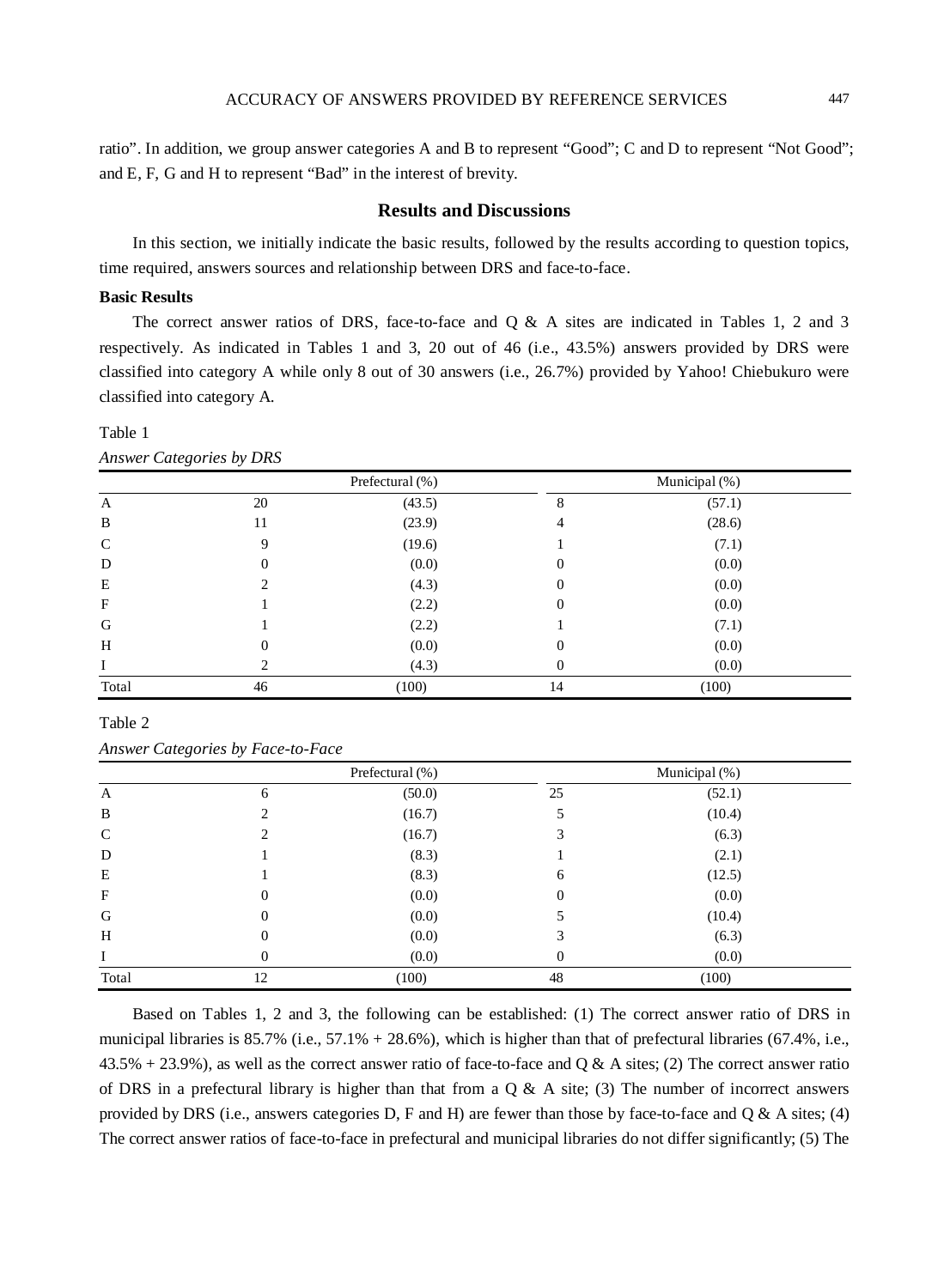correct answer ratio of face-to-face in municipal libraries is  $62.5\%$  (i.e.,  $52.1\% + 10.4\%$ ), which is slightly higher than that of Oshiete! goo (56.6%, i.e., 43.3% + 13.3%). Tsuji et al. (2010) have described that the correct answer ratios of face-to-face in municipal libraries and that of Oshiete! goo do not differ significantly. Similar results have been obtained in this study; and (6) The correct answer ratio of Oshiete! goo (56.6%) is a slightly higher than that of Yahoo! Chiebukuro (50.0%, i.e., 26.7% + 23.3%), although it is not statistically significant.

|       | $\circ$<br>$\sim$ $\sim$ |        |                  |        |  |
|-------|--------------------------|--------|------------------|--------|--|
|       | Yahoo! Chiebukuro (%)    |        | Oshiete! Goo (%) |        |  |
| A     | 8                        | (26.7) | 13               | (43.3) |  |
| B     |                          | (23.3) | 4                | (13.3) |  |
| C     | 3                        | (10.0) |                  | (6.7)  |  |
| D     | 0                        | (0.0)  |                  | (3.3)  |  |
| Е     |                          | (10.0) |                  | (10.0) |  |
| F     | $\overline{0}$           | (0.0)  | 0                | (0.0)  |  |
| G     |                          | (16.7) | 6                | (20.0) |  |
| H     | 2                        | (6.7)  |                  | (3.3)  |  |
|       | 2                        | (6.7)  | 0                | (0.0)  |  |
| Total | 30                       | (100)  | 30               | (100)  |  |

# Table 3 *Answer Categories by Q & A Sites*

#### **Question Topics**

We classified the questions into eight topics (persons/organizations, geography, history, events, languages, books, reference books and journals/newspapers) and investigated the correct answer ratio for each topic. Tsuji et al. (2010) reported that the correct answer ratio of  $Q & A$  sites for questions with regard to "books" was higher than that of face-to-face. However, such tendencies were not observed in our study. Correct answer ratios of face-to-face for questions regarding "books" were 60.0% and 55.6% for prefectural and municipal libraries respectively. On the other hand, the correct answer ratios for questions regarding "books" were 50.0% and 46.7% of Yahoo! Chiebukuro and Oshiete! goo respectively. With respect to DRS, the correct answer ratios for questions regarding "books" were 75.0% and 85.7% for prefectural and municipal libraries respectively.

#### **Time Required**

We investigated the time required to obtain answers from DRS, face-to-face and  $Q \& A$  sites and their respective correct answer ratios. In this paper, "time required to obtain answers" is defined as the sum of "the time taken by the services to reply" and "time taken by us to find answers by referring materials, such as books and Web pages, which were suggested in the replies". Undoubtedly, the time taken in the latter case is nil when the replies directly indicated the answers (i.e., in case of category A answers).

The time required to obtain answers from DRS, face-to-face and Q & A sites and their respective correct answer ratios are shown in Tables 4, 5 and 6 respectively. As indicated in Table 4, nine answers were provided by DRS in prefectural libraries after one day and within two days and 77.8% (i.e., seven answers) of them were classified into category A or B. We can see in these tables that we obtained answers for only two questions within an hour using DRS. On the other hand, we obtained answers for 53 and 22 questions within an hour using face-to-face and  $Q \& A$  sites respectively. It may be the future task for DRS librarians to reduce the time to answer questions. However, we must keep in mind that the correct answer ratio of DRS was the highest among these services.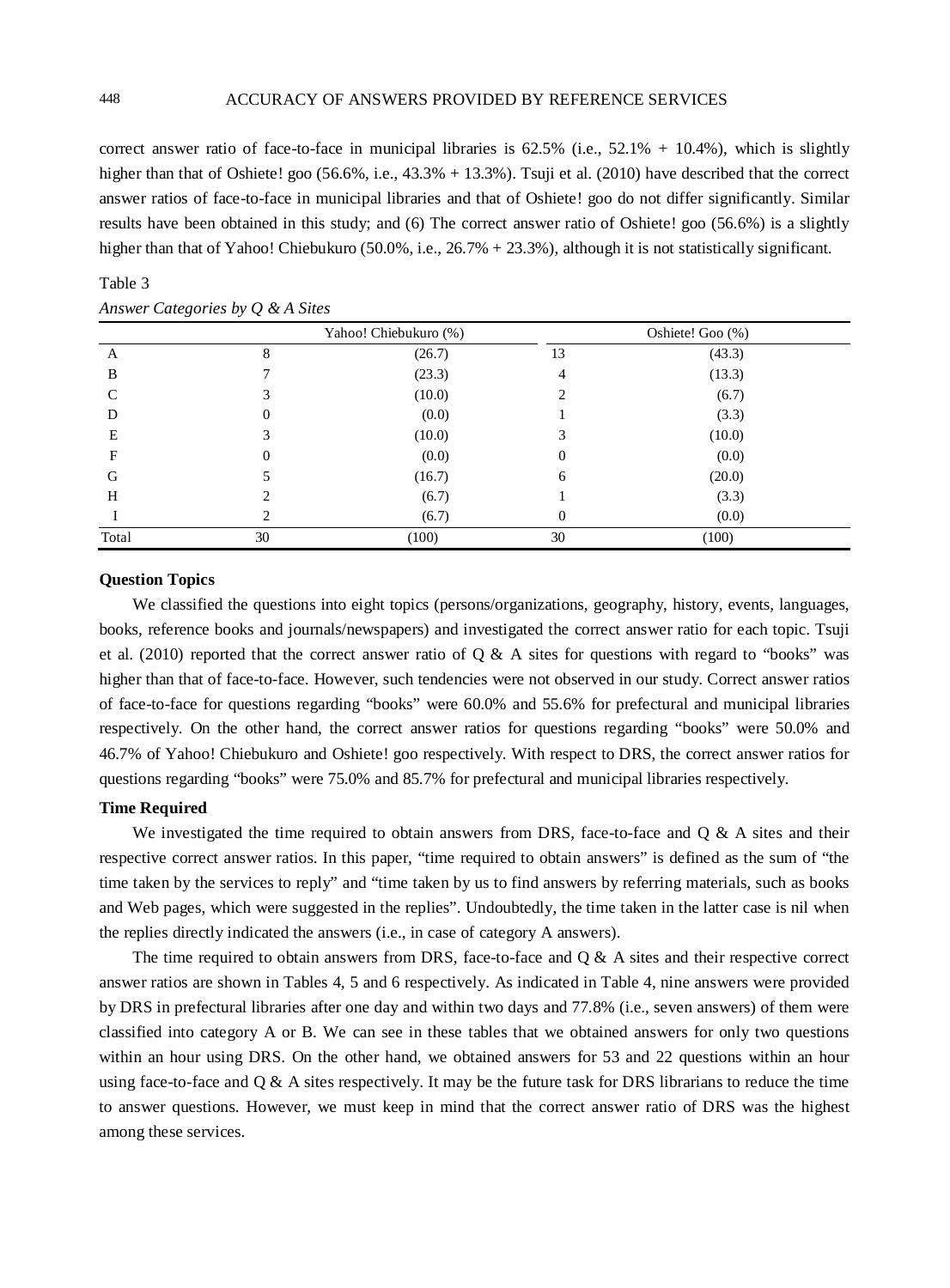Table 4 *Time Required by DRS*

| $\ldots$ $\ldots$ $\ldots$ $\ldots$ | Prefectural (%) |         | Municipal (%)    |         |  |
|-------------------------------------|-----------------|---------|------------------|---------|--|
| Within 1 hour                       | $\mathfrak{D}$  | (50.0)  | $\theta$         | $(-)$   |  |
| 1 to 2 hours                        |                 | (100.0) |                  | (66.7)  |  |
| 2 to 3 hours                        | 0               | $(-)$   |                  | (100.0) |  |
| 3 to 4 hours                        |                 | (60.0)  |                  | (100.0) |  |
| 4 to 5 hours                        |                 | (60.0)  | 0                | $(-)$   |  |
| 5 to 6 hours                        | 4               | (75.0)  |                  | (100.0) |  |
| 6 hours to 1 day                    | 5               | (80.0)  |                  | (100.0) |  |
| 1 to 2 days                         | 9               | (77.8)  |                  | $(-)$   |  |
| 2 to 3 days                         | ∍               | (50.0)  |                  | $(-)$   |  |
| 3 to 7 days                         | 8               | (62.5)  | $\left( \right)$ | $(-)$   |  |
| More than 7 days                    | 4               | (75.0)  | 0                | $(-)$   |  |
| Other                               |                 | (0.0)   | っ                | (100.0) |  |

# Table 5

# *Time Required by Face-to-Face*

|                      |          | Prefectural (%)          | Municipal (%) |                |  |
|----------------------|----------|--------------------------|---------------|----------------|--|
| Within 5 minutes     | $\theta$ | $\overline{\phantom{a}}$ |               | (80.0)         |  |
| 5 to 10 minutes      |          | (100.0)                  | 8             | (37.5)         |  |
| 10 to 15 minutes     |          | (100.0)                  |               | (55.6)         |  |
| 15 to 20 minutes     | 0        | $(-)$                    |               | (0.0)          |  |
| 20 to 30 minutes     | 4        | (25.0)                   | 6             | (66.7)         |  |
| 30 minutes to 1 hour | 3        | (100.0)                  | 15            | (73.3)         |  |
| 1 to 2 hours         |          | (0.0)                    | $\theta$      | $(-)$          |  |
| More than 2 hours    | $\Omega$ | $(-)$                    | 0             | $\blacksquare$ |  |
| Other                | ◠        | (100.0)                  | 4             | (75.0)         |  |

# Table 6

*Time Required by Q & A Sites*

|                      | Yahoo! Chiebukuro (%) |         |          | Oshiete!goo (%) |  |  |
|----------------------|-----------------------|---------|----------|-----------------|--|--|
| Within 5 minutes     | 2                     | (100.0) | 2        | (50.0)          |  |  |
| 5 to 10 minutes      |                       | (100.0) | 4        | (50.0)          |  |  |
| 10 to 15 minutes     | 3                     | (66.7)  | 3        | (100.0)         |  |  |
| 15 to 20 minutes     | 3                     | (66.7)  | $\Omega$ | $(-)$           |  |  |
| 20 to 30 minutes     | 2                     | (100.0) | 0        | $(-)$           |  |  |
| 30 minutes to 1 hour |                       | (100.0) | 3        | (33.0)          |  |  |
| 1 to 2 hours         | 3                     | (66.7)  | 5        | (80.0)          |  |  |
| 2 to 3 hours         | 0                     | $(-)$   |          | (100.0)         |  |  |
| 3 to 4 hours         |                       | (0.0)   | 2        | (50.0)          |  |  |
| 4 to 6 hours         |                       | (0.0)   | $\theta$ | $(-)$           |  |  |
| 6 hours to 1 day     | 5                     | (60.0)  | 4        | (25.0)          |  |  |
| 1 to 2 days          | 0                     | $(-)$   | 3        | (66.7)          |  |  |
| 2 to 3 days          | 3                     | (0.0)   | 2        | (100.0)         |  |  |
| No answer            | 5                     | (0.0)   | 3        | (0.0)           |  |  |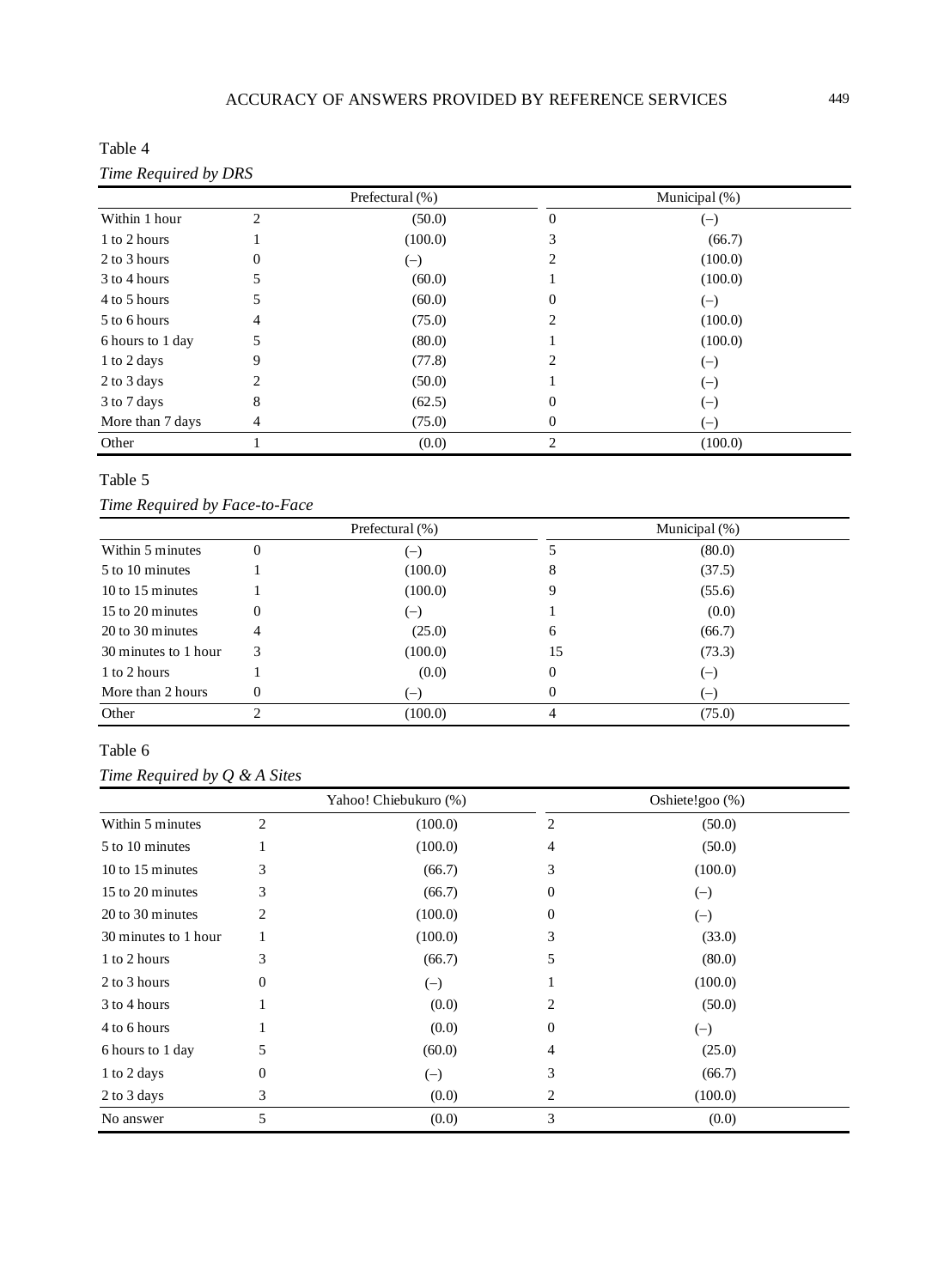#### 450 ACCURACY OF ANSWERS PROVIDED BY REFERENCE SERVICES

Answers were obtained for 29 and 11 questions within 30 minutes using face-to-face in municipal libraries and Yahoo! Chiebukuro respectively. Concerning these, the average correct answer ratios of face-to-face in municipal libraries and Yahoo! Chiebukuro which can be calculated from those in Tables 5 and 6 are 55.2% and 81.8%, respectively (for instance, the average correct answer ratio of Yahoo! Chiebukuro is  $(2 + 1 + 2 + 2)$  $+1/(2 + 1 + 3 + 3 + 2) = 81.8\%$ . The face-to-face is the fastest source for obtaining answers, and O & A sites are comparatively faster than DRS.

#### **Sources**

Table 7

We investigated the sources that were referred in the answers obtained from DRS, face-to-face and Q & A sites. We cannot indicate all the sources referred by the other services owing to the limitation of space. In brief, a majority of the referred sources in DRS were dictionaries (for 20 questions) followed by NDL-OPAC<sup>[3](#page-6-0)</sup>. DRS in prefectural and municipal libraries often did not refer sources (for six and four questions in prefectural and municipal libraries respectively. Five of these answers were for questions that investigated titles or publishers of books<sup>[4](#page-6-1)</sup>). If the source (such as NDL-OPAC (Online Public Access Catalog of National Diet Library), Webcat Plus<sup>[5](#page-6-2)</sup> or their own OPAC) is indicated, the users could learn of its existence and may use it subsequently<sup>[6](#page-6-3)</sup>.

Q & A sites often referred no source as well (for 17 questions) and referred Wikipedia (for nine questions). However, they referred NDL-OPAC or Webcat Plus (for nine questions) as sources including DRS and reliable government homepages (for five questions). Furthermore,  $Q \& A$  sites referred the image of the body of a book provided by Google Books (for one question). Tsuji et al. (2010) also found that a few of the answers on  $\alpha \& A$ sites referred such images of books provided by Google Books. If we regard printed books as reliable sources, it may be established that Q & A sites as well as reference services in libraries refer reliable sources for their answers. In addition, reference librarians must learn to utilize such sources for their DRS.

#### **Face-to-Face Where DRS Is Being Provided**

Table 7 indicates the correct answer ratios of face-to-face by three categories of public libraries including: (1) libraries that provide DRS; (2) libraries whose central library provides DRS ("C-Provide" in Table 7); and (3) libraries that do not provide DRS. Table 7 indicates the correct answer ratio of face-to-face in public libraries that provide DRS is 87.5% (i.e.,  $7/(7 + 0 + 1)$ ) and is significantly better than those that do not provide DRS (57.7%, i.e.,  $15/(15 + 3 + 8)$ ). Tables 2 and 3 indicate that the correct answer ratios of face-to-face by public libraries that provide DRS outperform those of  $Q \& A$  sites. However, those public libraries that do not provide DRS do not differ significantly from the correct answer ratios of Q & A sites.

|             | Good $(\%)$ | No good $(\%)$ |  | Bad (%) |  |
|-------------|-------------|----------------|--|---------|--|
| Provide     | (87.5)      | (0.0)          |  | (12.5)  |  |
| C-provide   | (57.1)      | (7.1)          |  | (35.7)  |  |
| Not provide | (57.0)      | (11.5)         |  | (30.8)  |  |

# *Correct Answer Ratio of Face-to-Face by Three Categories of Public Libraries*

<span id="page-6-1"></span><span id="page-6-0"></span><sup>&</sup>lt;sup>3</sup> NDL-OPAC is an OPAC in Japan.<br>
<sup>4</sup> Five other answers were for those questions that the librarians could not find answers to.<br>
<sup>5</sup> Webcat Plus is a nation-wide OPAC of Japanese university libraries.<br>
<sup>6</sup> With regard t

<span id="page-6-3"></span><span id="page-6-2"></span>